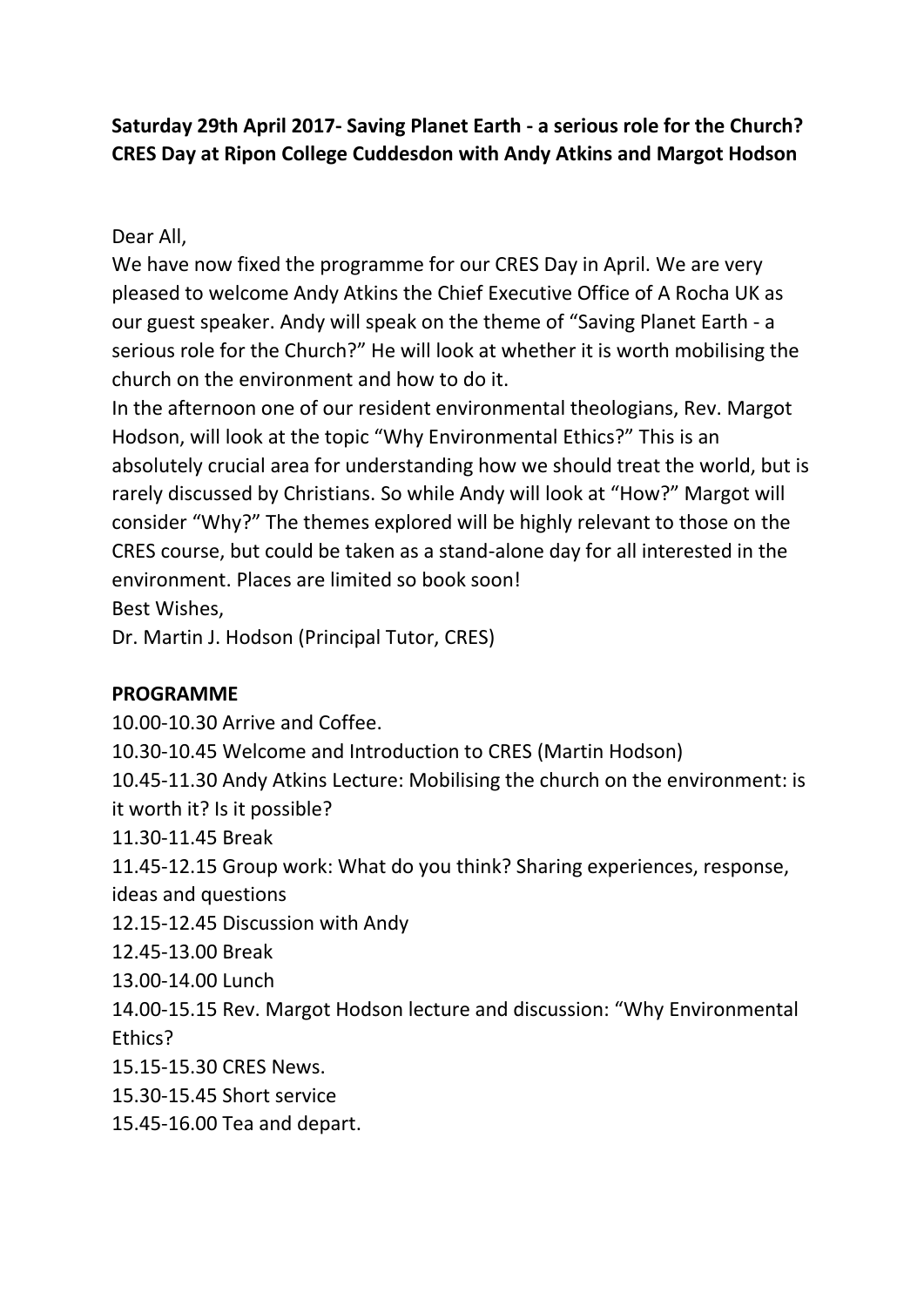#### **THE SPEAKERS**



**Andy Atkins** has a track record of campaigning and mobilising the public for a number of human rights, development and environment charities. Andy began as CEO of Christian conservation charity A Rocha UK in January 2016. This followed 7 years as CEO of Friends of the Earth, in which time the organisation won campaigns to establish the UK's Climate Change Act, increase government support for renewable energy, and to establish a nation Bee Action plan. Prior to that Andy was Advocacy Director at Christian

relief and development charity Tearfund, where he initiated Tearfund's work on climate change and development. He was a founder member of the 2005 Make Poverty History campaign. Son of missionary parents, Andy's childhood was spent in the remote Torres Strait Islands of north Australia, before living in rural Worcestershire, the east end of London, and doing a year's voluntary work in Argentina shortly after the Falklands War. Andy is married to Sarah, a lawyer by profession, now training for the Anglican ministry. They have three young adult children.



**Revd Margot Hodson** is Rector of Wychert Vale Benefice (six churches) in Buckinghamshire, and was previously Chaplain of Jesus College, Oxford. She has degrees in Geography and Theology. Margot is on the management boards of both JRI and A Rocha UK. She teaches environmental ethics and theology. Margot has published widely and has several books including 'Cherishing the Earth' (2008, with Martin Hodson), and A Christian Guide to Environmental

Issues (2015, with Martin Hodson).

### **BOOKS**

If you borrowed books from the Principal Tutor travelling collection last time, please bring them back! You can only borrow further books if you do so! The Hodsons will be bringing along some of their books for sale. There will also be a variety of other relevant literature for sale.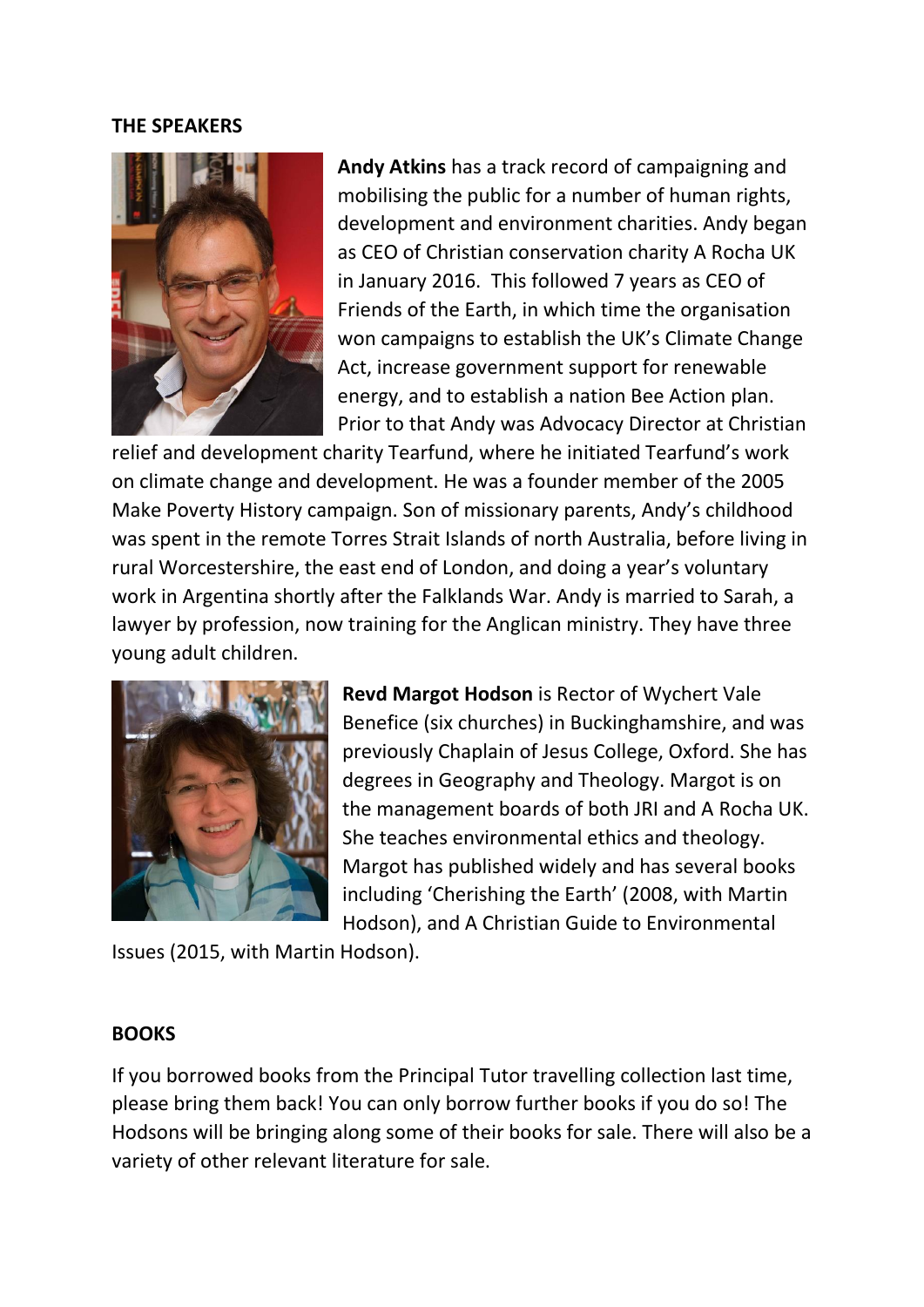## **TRAVEL**

### a) By Car

Ripon College Cuddesdon (RCC) is located in the small village of Cuddesdon about 4 miles East of Oxford. The postcode is OX44 9EX, for those of you who use on-line maps. Full directions are given on the RCC web site: http://www.rcc.ac.uk/

We want to use as little carbon as possible, so sharing cars seems sensible! If you can offer a lift, or would like one, let us know and we will see if it is possible. Students and Local Tutors might benefit from travelling together- lots of time to chat!

b) By Train to Oxford Station. We will arrange lifts from the station, but allow at least 30 minutes to get out of Oxford and over to Cuddesdon. So aim to arrive before 9.30 a.m. Let us know time of arrival.

c) Both the Oxford Tube (http://www.oxfordtube.com/) and Oxford Bus Company (http://www.oxfordbus.co.uk/espress1.shtml) run many coaches out of London from Victoria station stopping at a few places in London on the way. You need to get off at the Thornhill Park and Ride just East of Oxford. We will arrange lifts if you tell us a time. Aim to be there before 9.45 a.m.

d) Emergencies on the day. Martin Hodson will base himself at RCC from about 9.00 a.m. on the day. He will turn his mobile on- 07794-631927. Note- he very rarely puts his mobile on, and messages left on it may only get picked up weeks later!! So it is not a standard route to contact Martin, but will be useful on this occasion.

e) We are in the Graham Room, which is the room we used for the residential and is near the common room. If you are coming from Oxford this is off the second car parking area- the one where the large beech tree used to be!